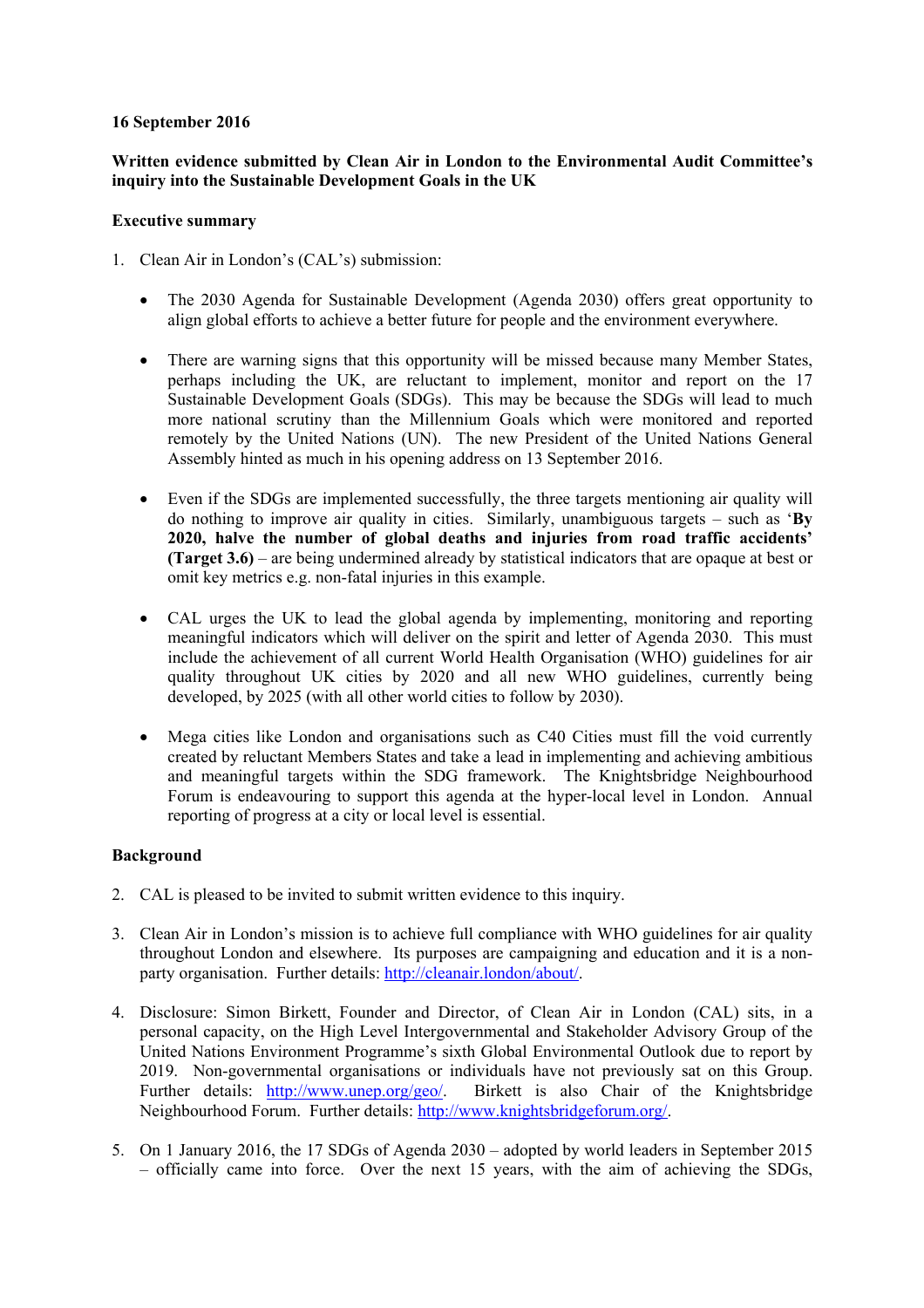countries are meant to mobilise efforts to end all forms of poverty, fight inequalities and tackle climate change, while ensuring that no one is left behind.

6. The 17 SDGs are supported by around 10 targets each. Indicators are being developed to measure achievements towards the targets and SDGs.

#### **Member States and the UN must embrace Agenda 2030 and speed implementation of the SDGs**

7. The United Nations General Assembly (UNGA) opened its 71<sup>st</sup> session on 13 September 2016, with an emphasis on ensuring that implementation of the new global development goals, adopted by its 193 Member States last year, is underway. Media release:

http://www.un.org/apps/news/story.asp?NewsID=54912&Cr=General%20Assembly&Cr1=#.V9v evq3Merw

*"The 70th Session launched the SDGs [Sustainable Development Goals], and for integrity's sake the 71st must be the year we witness the wheels turning on the implementation of all 17 SDGs,"* the President of the General Assembly, Peter Thomson, said as he took an oath of office before proceeding to open the new session.

The new Assembly President noted that it had been heartening to observe the sincerity with which governments and national planning agencies around the world have begun integrating the 2030 Agenda into national processes.

*"But make no mistake, the great majority of humankind has yet to learn of the Agenda; it has yet to embrace the 17 Sustainable Development Goals, that if successfully implemented will bring an end to poverty and secure a sustainable place for humanity on this planet,"* he said. **[CAL emphasis.]** 

To fulfil his commitment to achieving meaningful progress in all 17 SDGs during the session, Mr. Thomson said he had appointed a team specifically dedicated to the implementation of the SDGs.

8. In CAL's opinion Mr Thomson's statement highlights the failure thus far to implement the 17 SDGs of Agenda 2030 which require implementation, monitoring and reporting 'nationally' (unlike the Millennium Development Goals which were measured and reported (remotely) by the UN). Many Member States, perhaps including the UK, seem reluctant to accept the scrutiny required by the SDGs. This must change.

#### **Targets and indicators must be ambitious to deliver the spirit and opportunity of Agenda 2030**

9. Air quality is mentioned three times in the SDGs. Further details: https://sustainabledevelopment.un.org/?menu=1300. Other goals and targets address climate change and sustainable cities which interact closely with air quality. Indicators are still being developed to measure and report achievements towards the targets and SDGs.

## **Goal 3: Target 3.9**

*By 2030, substantially reduce the number of deaths and illnesses from hazardous chemicals and air, water and soil pollution and contamination.* 

## **SDG indicator series: Mortality rate attributed to household and ambient air pollution**

http://unstats.un.org/sdgs/indicators/database/?indicator=3.9.1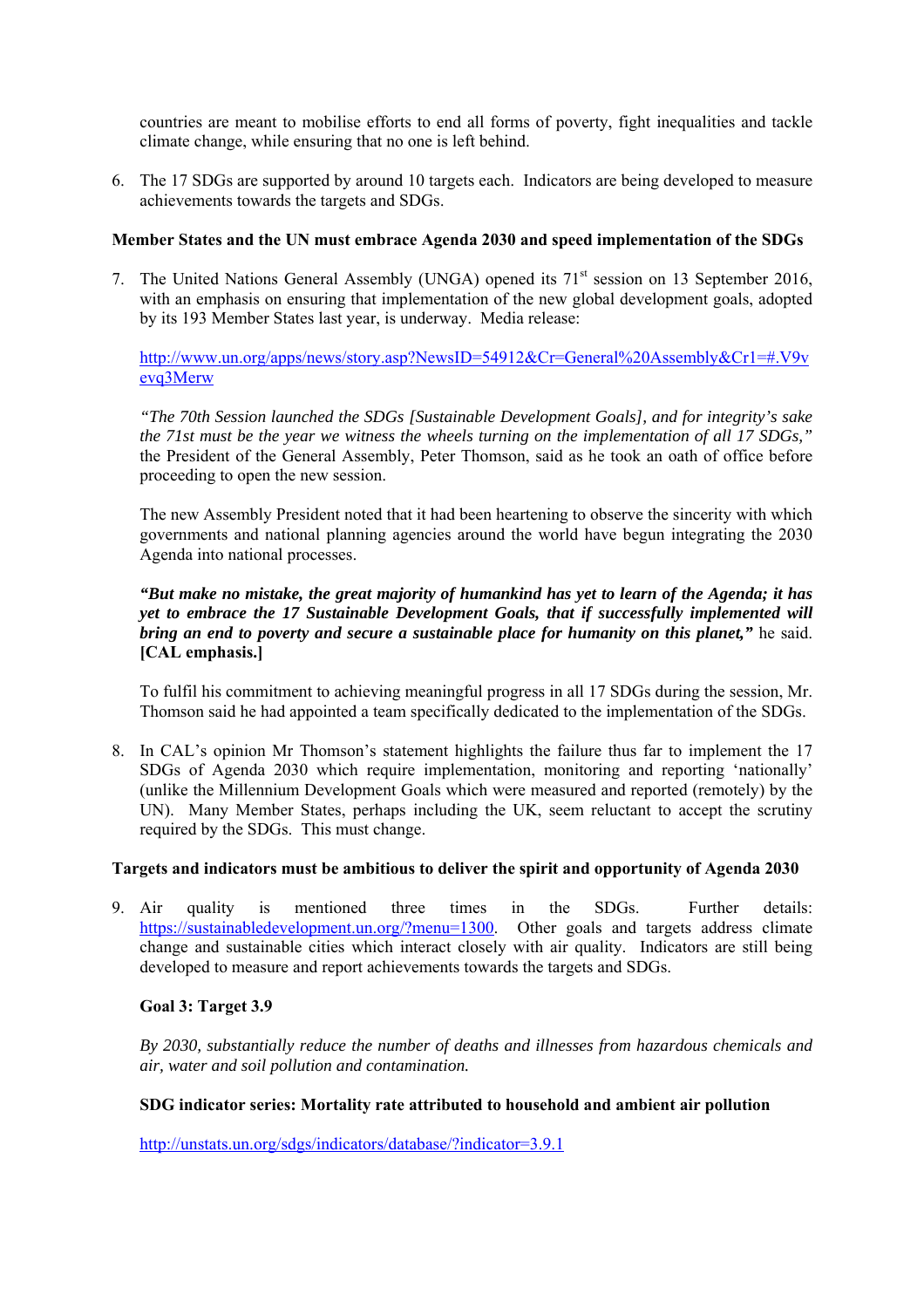# **Goal 11: Target 11.6**

*By 2030, reduce the adverse per capita environmental impact of cities, including by paying special attention to air quality and municipal and other waste management.* 

# SDG indicator series: Annual mean levels of fine particulate matter (e.g.  $PM_{2.5}$  and  $PM_{10}$ ) in **cities (population weighted)**

*http://unstats.un.org/sdgs/indicators/database/?indicator=11.6.2*

# **Goal 12: Target 12.4**

*By 2020, achieve the environmentally sound management of chemicals and all wastes throughout their life cycle, in accordance with agreed international frameworks, and significantly reduce their release to air, water and soil in order to minimize their adverse impacts on human health and the environment.* 

**SDG indicator series: Number of parties to international multilateral environmental agreements on hazardous waste, and other chemicals that meet their commitments and obligations in transmitting information as required by each relevant agreement** 

http://unstats.un.org/sdgs/indicators/database/?indicator=12.4.1

- 10. In CAL's opinion, the current air quality targets in the SDGs as stated above will do nothing to reduce air pollution in cities. They are vague, lumped with other themes and/or unspecific. This may have been deliberate given that the SDGs were 'agreed' shortly before the vital negotiations leading up to the Paris Agreement. It is also an opportunity to improve them.
- 11. Goal 13 is similarly vague and lacks any objective emissions target:

## **Take urgent action to combat climate change and its impacts.**

12. The air quality and climate change targets are in stark contrast to Goal 3, Target 3.6 which is:

*By 2020, halve the number of global deaths and injuries from road traffic accidents.* 

However, it seems that the only indicator developed for implementation, monitoring and reporting of Target 3.6 so far excludes injuries other than deaths. Again, this is symptomatic of a quiet lowering of ambition and/or a failure to implement the spirit and letter of Agenda 2030.

# **SDG indicator series 3.6.1: Death rate due to road traffic injuries**

http://unstats.un.org/sdgs/indicators/database/?indicator=3.6.1

- 13. 12 months after the SDGs were agreed, the list of SDG indicator series is still subject to considerable **'refinement'** by the United Nations Statistical Commission. **[CAL emphasis.]**
- 14. The latest draft of the global indicator framework was developed by the Inter-Agency and Expert Group on SDG Indicators (IAEG-SDGs) and agreed to, as a practical starting point at the 47th session of the UN Statistical Commission held in March 2016. The report of the Commission, which included the global indicator framework, was then **'taken note of'** by ECOSOC at its 70th session in June 2016. **[CAL emphasis.]**

http://unstats.un.org/sdgs/indicators/Official%20List%20of%20Proposed%20SDG%20Indicators. pdf